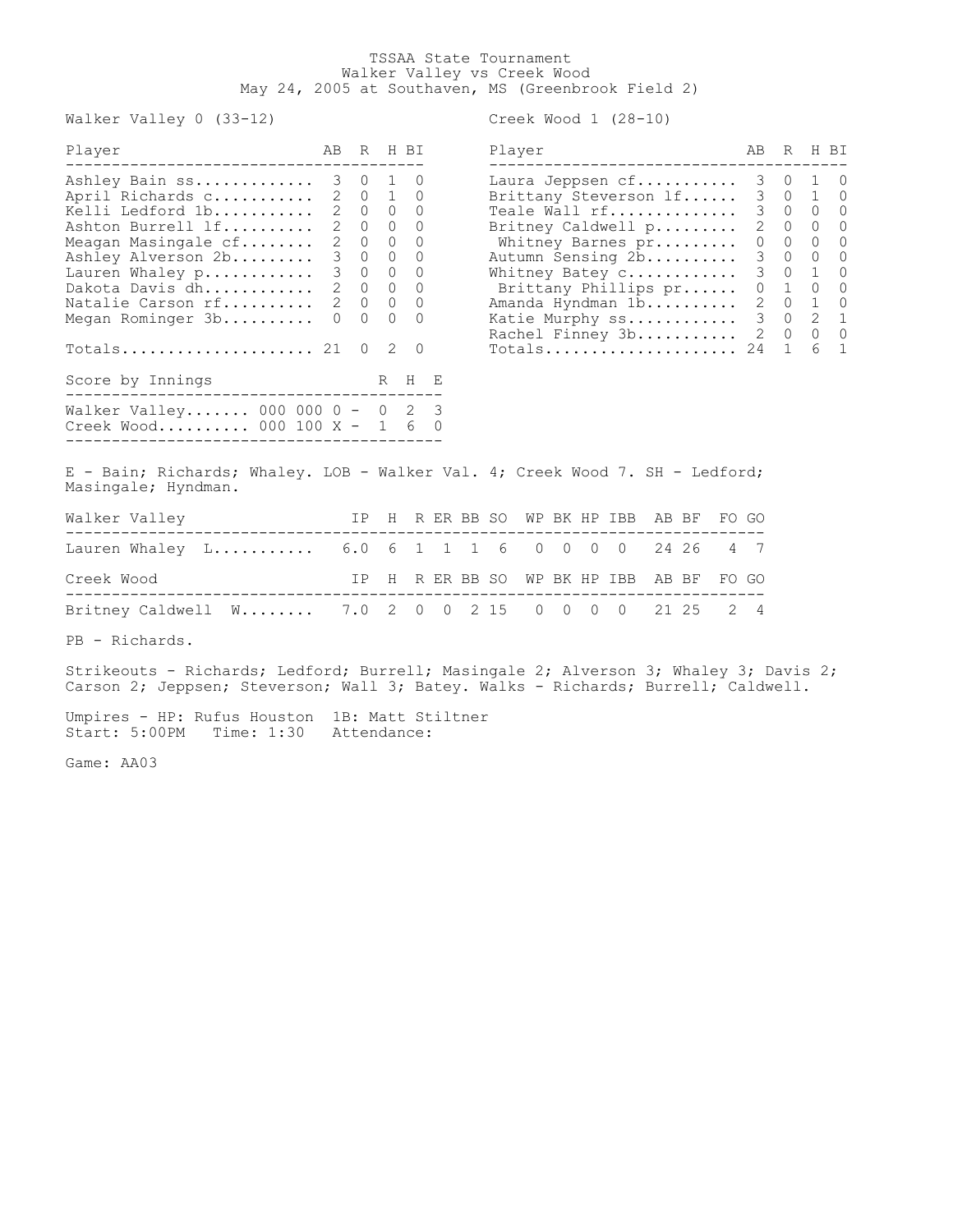## TSSAA State Tournament Walker Valley vs Creek Wood May 24, 2005 at Southaven, MS (Greenbrook Field 2)

Walker Valley 0 (33-12)

| Player                                                                                                                                                                                                                                      | AB                                                  | R                                                                                                                                              |                                                                                                                        | H RBI BB SO PO A LOB                                                                                                                  |                                                                                                                                                  |                                                                                                      |                                                                                                                                                          |                                                                                            |                                                          |  |
|---------------------------------------------------------------------------------------------------------------------------------------------------------------------------------------------------------------------------------------------|-----------------------------------------------------|------------------------------------------------------------------------------------------------------------------------------------------------|------------------------------------------------------------------------------------------------------------------------|---------------------------------------------------------------------------------------------------------------------------------------|--------------------------------------------------------------------------------------------------------------------------------------------------|------------------------------------------------------------------------------------------------------|----------------------------------------------------------------------------------------------------------------------------------------------------------|--------------------------------------------------------------------------------------------|----------------------------------------------------------|--|
| Ashley Bain ss<br>April Richards c<br>Kelli Ledford 1b<br>Ashton Burrell lf<br>Meagan Masingale cf<br>Ashley Alverson 2b<br>Lauren Whaley p<br>Dakota Davis dh<br>Natalie Carson rf<br>Megan Rominger 3b<br>Totals                          | 3<br>3<br>3<br>$\mathbf{2}$<br>$\overline{0}$<br>21 | 0<br>$2 \quad 0$<br>20<br>$2 \quad 0$<br>$2 \quad 0$<br>0<br>0<br>0<br>$2\quad 0$<br>$\circ$<br>0                                              | 1<br>1<br>0<br>0<br>0<br>0<br>0<br>0<br>$\circ$<br>0<br>2                                                              | 0<br>0<br>0<br>0<br>0<br>0<br>0<br>0<br>$\mathsf{O}$<br>0<br>$\Omega$                                                                 | 0<br>1<br>0<br>1<br>$\overline{0}$<br>$\overline{0}$<br>$\overline{0}$<br>$\overline{0}$                                                         | 0<br>$\mathbf{1}$<br>1<br>1<br>$\overline{2}$<br>3 <sup>7</sup><br>3<br>$\overline{2}$<br>$0\quad 0$ | 0<br>6<br>$5 -$<br>$\overline{0}$<br>1<br>4<br>1<br>$0 \quad 2 \quad 0$<br>1<br>$\circ$<br>2 15 18                                                       | 3<br>1<br>0<br>0<br>0<br>$\overline{0}$<br>2<br>0<br>$\overline{0}$<br>3<br>9              | 0<br>0<br>0<br>2<br>1<br>0<br>1<br>0<br>0<br>0<br>4      |  |
| Creek Wood 1 (28-10)                                                                                                                                                                                                                        |                                                     |                                                                                                                                                |                                                                                                                        |                                                                                                                                       |                                                                                                                                                  |                                                                                                      |                                                                                                                                                          |                                                                                            |                                                          |  |
| Player                                                                                                                                                                                                                                      | AB.                                                 | R                                                                                                                                              |                                                                                                                        | H RBI BB SO PO                                                                                                                        |                                                                                                                                                  |                                                                                                      |                                                                                                                                                          |                                                                                            | A LOB                                                    |  |
| Laura Jeppsen cf<br>Brittany Steverson If<br>Teale Wall rf<br>Britney Caldwell p<br>Whitney Barnes pr<br>Autumn Sensing 2b<br>Whitney Batey c<br>Brittany Phillips pr<br>Amanda Hyndman 1b<br>Katie Murphy ss<br>Rachel Finney 3b<br>Totals | 3<br>3<br>3 <sup>7</sup><br>24                      | 0<br>$\cup$<br>$3 \quad 0$<br>$2 \quad 0$<br>$0\qquad 0$<br>0<br>$3 \quad 0$<br>$0\quad 1$<br>$2 \quad 0$<br>30<br>$2 \quad 0$<br>$\mathbf{1}$ | 1<br>1<br>$\overline{0}$<br>$\overline{0}$<br>$\circ$<br>$\mathbf{0}$<br>1<br>$\circ$<br>1<br>$\overline{2}$<br>0<br>6 | 0<br>0<br>$\overline{0}$<br>$\overline{0}$<br>0<br>0<br>$\begin{matrix} 0 \\ 0 \end{matrix}$<br>$\begin{matrix}1\\0\end{matrix}$<br>1 | 0<br>0<br>$\overline{0}$<br>$\circ$<br>$\circ$<br>0<br>$\circ$<br>$\begin{matrix} 0 \end{matrix} \qquad \begin{matrix} 0 \end{matrix}$<br>0<br>1 | 1<br>1<br>$\overline{0}$<br>$\overline{0}$<br>$\overline{0}$<br>$\overline{0}$<br>$\overline{0}$     | 1<br>$\overline{0}$<br>$3 \quad 0$<br>1 0 0<br>$\circ$<br>$\overline{2}$<br>1 14<br>$\overline{0}$<br>3 <sup>7</sup><br>$0\qquad 0\qquad 0$<br>1<br>6 21 | 0<br>0<br>0<br>2<br>0<br>1<br>$\mathbf 1$<br>0<br>0<br>$\overline{0}$<br>$\mathbf{1}$<br>5 | 0<br>0<br>0<br>4<br>0<br>0<br>0<br>0<br>1<br>1<br>1<br>7 |  |
| Score by Innings<br>_______________________                                                                                                                                                                                                 |                                                     |                                                                                                                                                |                                                                                                                        | R<br>$_{\rm H}$                                                                                                                       | Е                                                                                                                                                |                                                                                                      |                                                                                                                                                          |                                                                                            |                                                          |  |
| Walker Valley 000 000 0 - 0 2<br>Creek Wood 000 100 X - 1 6<br>E - Bain; Richards; Whaley. LOB - Walker Val. 4; Creek Wood 7.                                                                                                               |                                                     |                                                                                                                                                |                                                                                                                        |                                                                                                                                       | 3<br>0                                                                                                                                           |                                                                                                      |                                                                                                                                                          |                                                                                            |                                                          |  |
| Masingale; Hyndman.                                                                                                                                                                                                                         |                                                     |                                                                                                                                                |                                                                                                                        |                                                                                                                                       |                                                                                                                                                  |                                                                                                      |                                                                                                                                                          |                                                                                            |                                                          |  |
| IP H R ER BB SO AB BF<br>Walker Valley                                                                                                                                                                                                      |                                                     |                                                                                                                                                |                                                                                                                        |                                                                                                                                       |                                                                                                                                                  |                                                                                                      |                                                                                                                                                          |                                                                                            |                                                          |  |
| Lauren Whaley 6.0 6 1 1 1                                                                                                                                                                                                                   |                                                     |                                                                                                                                                |                                                                                                                        |                                                                                                                                       |                                                                                                                                                  | 6 24 26                                                                                              |                                                                                                                                                          |                                                                                            |                                                          |  |
| Creek Wood<br>IΡ                                                                                                                                                                                                                            | Н                                                   |                                                                                                                                                |                                                                                                                        | R ER BB SO AB BF                                                                                                                      |                                                                                                                                                  |                                                                                                      |                                                                                                                                                          |                                                                                            |                                                          |  |
| Britney Caldwell 7.0 2 0 0 2 15 21 25                                                                                                                                                                                                       |                                                     |                                                                                                                                                |                                                                                                                        |                                                                                                                                       |                                                                                                                                                  |                                                                                                      |                                                                                                                                                          |                                                                                            |                                                          |  |
| Win - Caldwell.<br>Loss - Whaley. Save - None.<br>PB - Richards.<br>Umpires - HP: Rufus Houston 1B: Matt Stiltner<br>Start: 5:00PM Time: 1:30 Attendance:<br>Game: AA03                                                                     |                                                     |                                                                                                                                                |                                                                                                                        |                                                                                                                                       |                                                                                                                                                  |                                                                                                      |                                                                                                                                                          |                                                                                            |                                                          |  |

SH - Ledford;